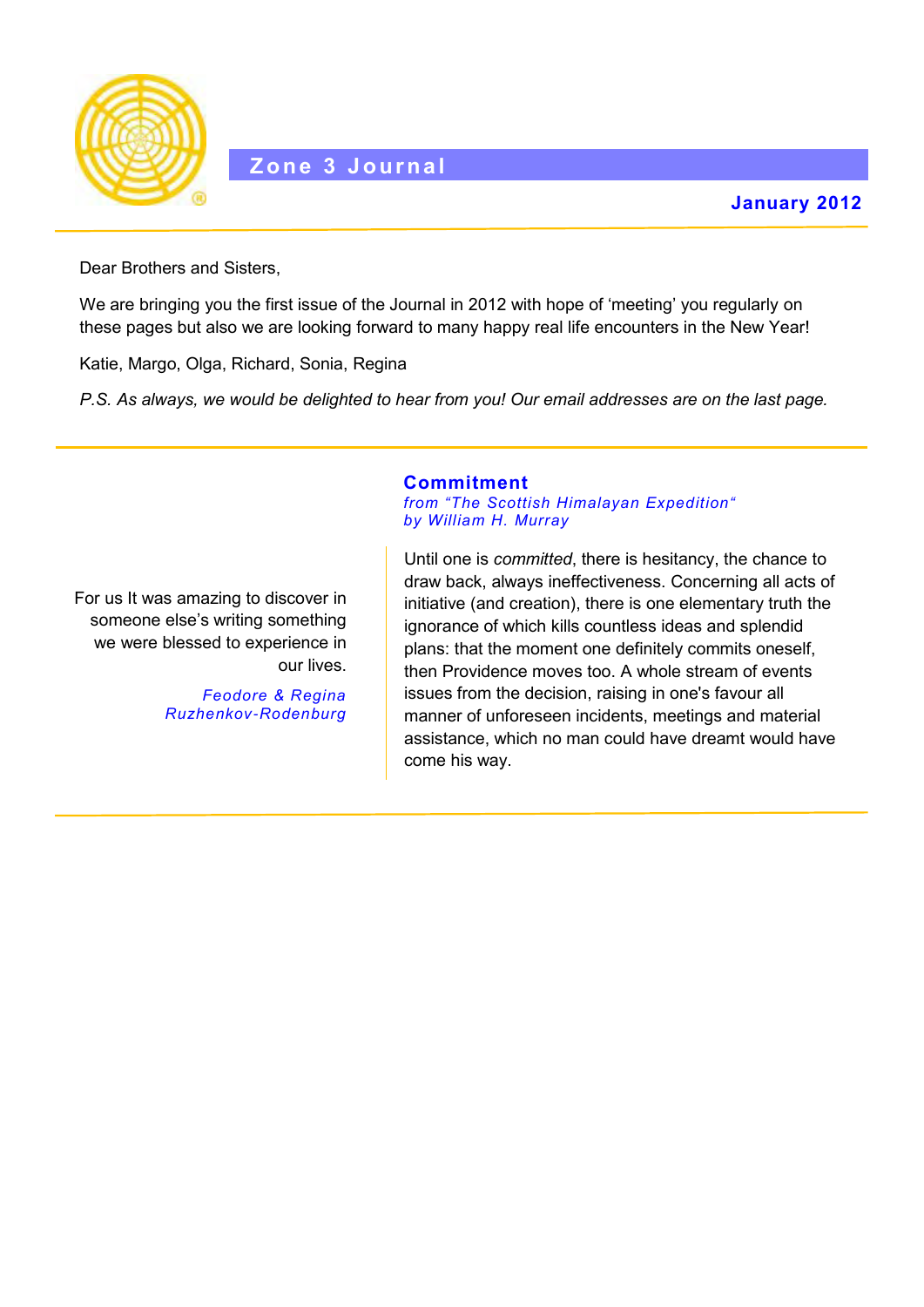### *New Year's Wish by Regina Ruzhenkov-Rodenburg*

In recent years I met many people and attended a *more than you can? It is because you lack*  lot of meetings as youth coordinator. I heard so many creative ideas, wishes and dreams about projects and joined a lot of amazing testings about enterprise ideas. But somehow it seems difficult for us as Subud members to make the steps necessary to implement these ideas and dreams and to bring out potential which we feel in the tests into real life. I was asking God regularly to help me understand if my observations were true and what this patterns means and to show me what to do with these observations as a youth coordinator.

A few months ago someone showed me a piece of Bapak's talk about courage, which struck me enormously:

*"The basis for all this is already there: your ordinary every day knowledge, what you have learned. But it remains as it is. There's no development. Because you lack courage. Whereas, there is a saying that one who has received God's grace can do anything, can achieve anything. But why is it then, that people who have the same knowledge that you have, who have not received the latihan, actually succeed more and can do more and achieve* 

# *courage. And therefore, what you receive remains unused and undeveloped."* **87 CDK 5**

My first reaction was anger, but after some time it occurred to me that I might be having a wrong understanding about what Bapak meant. After discussion about meaning of the word courage during a kejiwaan day in Kiev I became finally ready to test about it: what is our imagination of courage and what is the true inner meaning of it. It was for all of us a complete surprise. The meaning of courage seemed to be a quality of openness and trust. During my own receiving I felt such intense inner happiness that all "dragons" have disappeared. There were no dangers and obstacles anymore, just because of my own state !

Although my mind is still having difficulty with attaching new meaning to the word courage, I understand that this true inner courage must be an essential ingredient for achieving things.

So I deeply wish for all my Subud brothers and sisters and for myself as well, that we all may develop this inner quality of courage in the New Year, so that many ideas may become reality in 2012.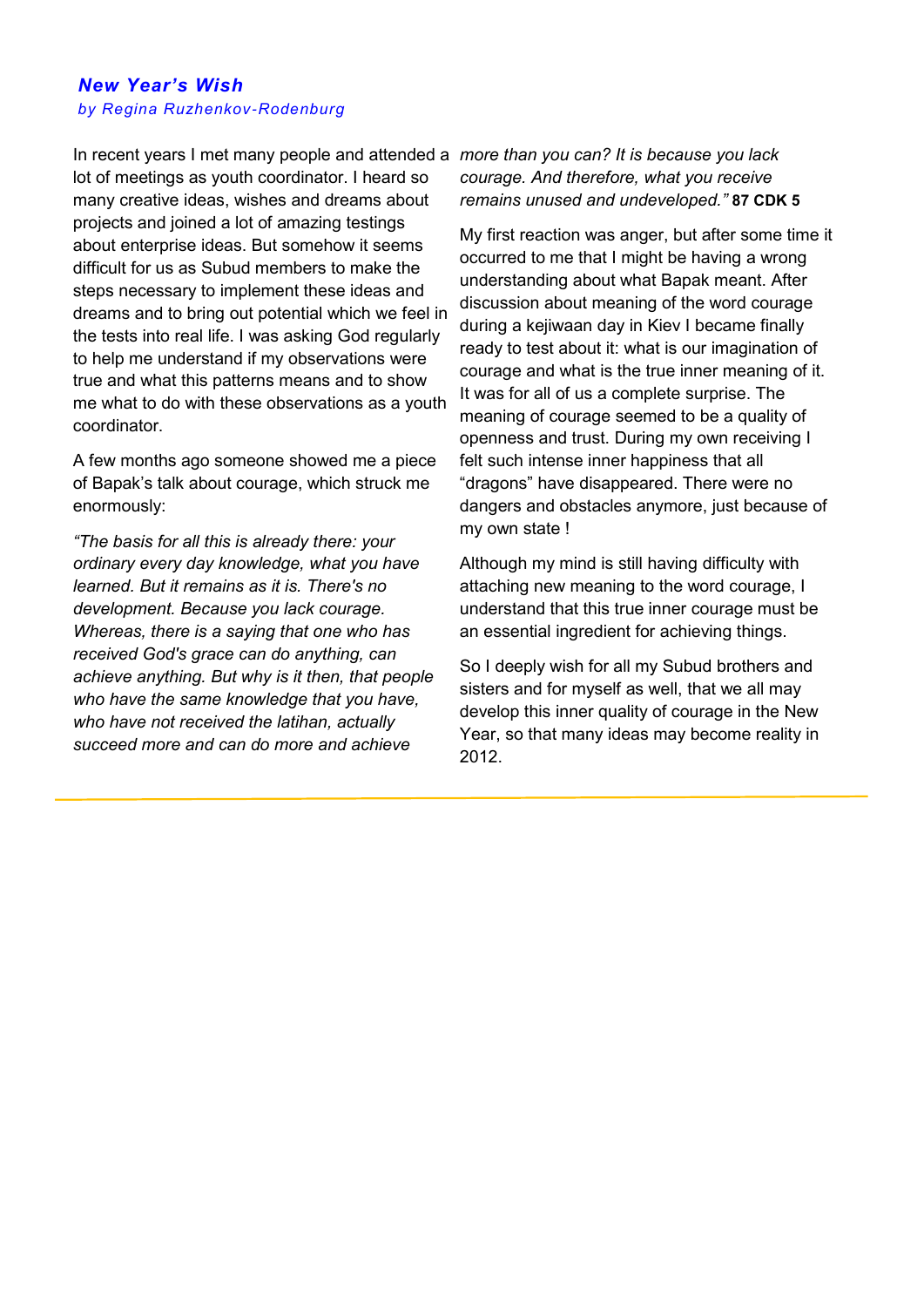# *Active in Enterprise*

*by Maynard & Freya Harvey from The Walnut Grove Cookery School in Mayenne* [info@walnutgrovecookery.com](mailto:info@walnutgrovecookery.com)

We started our business in 2001, having moved to France the year before. We owned a restaurant in Wales before moving to France, and although we didn't want to start another restaurant (with a young family) we wanted to use Maynard's skills as a chef so the Walnut Grove Cookery School was born!

We set out from the beginning a list of goals we wanted to achieve and more importantly the way we wanted to achieve them. The most important thing we had learnt from our previous enterprise was the need for complete harmony between everyone involved, as to us that seemed to be the key to following the ethos of a Subud enterprise. This isn't always easy at first as obviously everyone has different ideas and different ways of doing things. The best way we found to really hold & keep the feeling of closeness between everyone involved was to do a short latihan at the beginning of each working day, which we still do to this day.

We have also done a lot of testing to help find our right way to work and go forward, a lot of people say you shouldn't test business decisions, which we agree with, but there is so much other testing that can be useful without having to test actual business decisions (a lot of our testing was around how we should be with each other, our roles, how to be in order to attract clients, and how we worship God while we are working etc.). We are sure that without the help of testing it would have been a lot tougher and less harmonious.



After the first couple of years, as we became a little more successful Maynard felt the need to give some of the profits to Subud. Initially we didn't do anything about this but the feeling was persistent so again we tested and the receiving was very clear to us that not only was it good to donate money to Subud but almost essential for our enterprise, for it to have a chance of growth and good content. By not giving any money it was quite clear to us that the business would most probably stay static and have less inner content. This giving to Subud has now become ingrained in our enterprise and I would definitely recommend testing the importance of giving money to Subud as for us we have found it to be fundamental.

Probably one of the clearest signs we see in our enterprise of the effects of Kejiwaan is when clients tell us they have not just enjoyed the course but loved the 'feeling' within the course, and between us, the workers.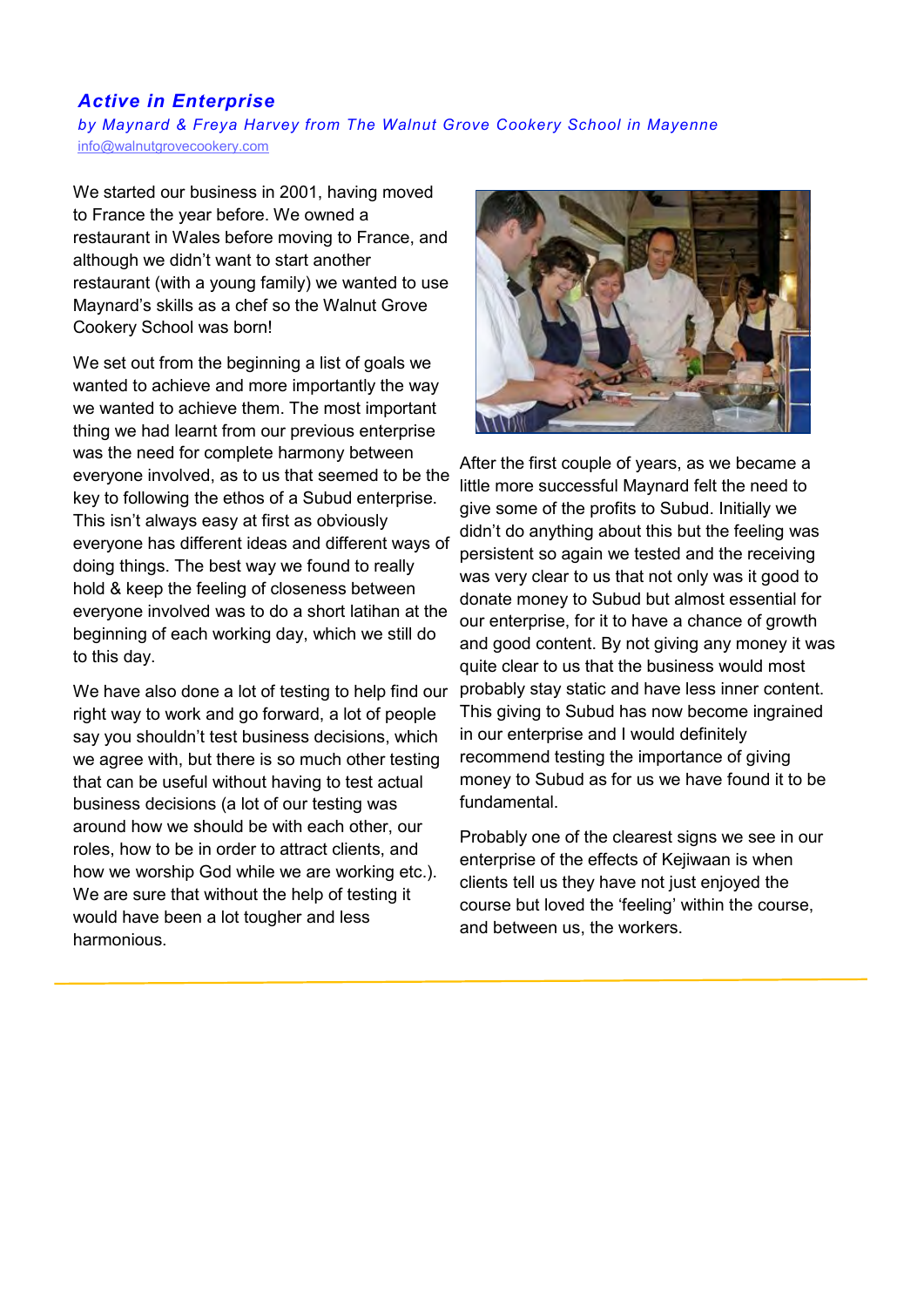#### **A web of lights** *An impression of the Irish Congress by Regina Ruzhenkov -Rodenburg*

Subud Ireland has a small amount of members. People do latihan in twos or threes. To place this in perspective we did a series of testings about the effect of the Irish congress for Subud, for Ireland and for the world. We also tested about the effect of group latihans and our personal latihan for Subud and the world. It was surprising that even a small group of 2 people or just a personal latihan is really having an effect on the bigger whole. Although I quickly forgot my receiving, some days later I suddenly felt something opening up inside. It became very clear in me that the latihan can bring Light, not only for human beings, but also for all other kinds of creatures and the earth itself: for the whole world ! It felt as if the latihan in me created a warm gentle light shining through me, and doing latihan in a group made it even stronger. This light was not only meant for me, but also for my

surrounding. It was bringing lightness into darkness, into places where it was still unknown and where maybe even was resistance. Then I saw the earth, covered in little lights, all connected to each other. It was still very dark, but all these little lights did bring kind of a shy glow.

For me and in my environment Subud seems to be mostly about personal growth, that is what most testing is about. This new understanding makes me see that we as Subud members actually have quite a responsibility – maybe it becomes time to leave the playground?

Some days later I read a similar story from a Subud member on Facebook. Her conclusion did struck me: *"I feel that I have come out of childhood and that I have the same responsibility as the prophets. Only my capacity is not as great."* 

### **Susila Dharma Spain**  *by Edmond Lorot*

In November 2011 Susila Dharma Spain organized a meeting against hunger in the old town of Alicante. Food was prepared to raise money for those who do not have enough. I was witness and photographer at this event.



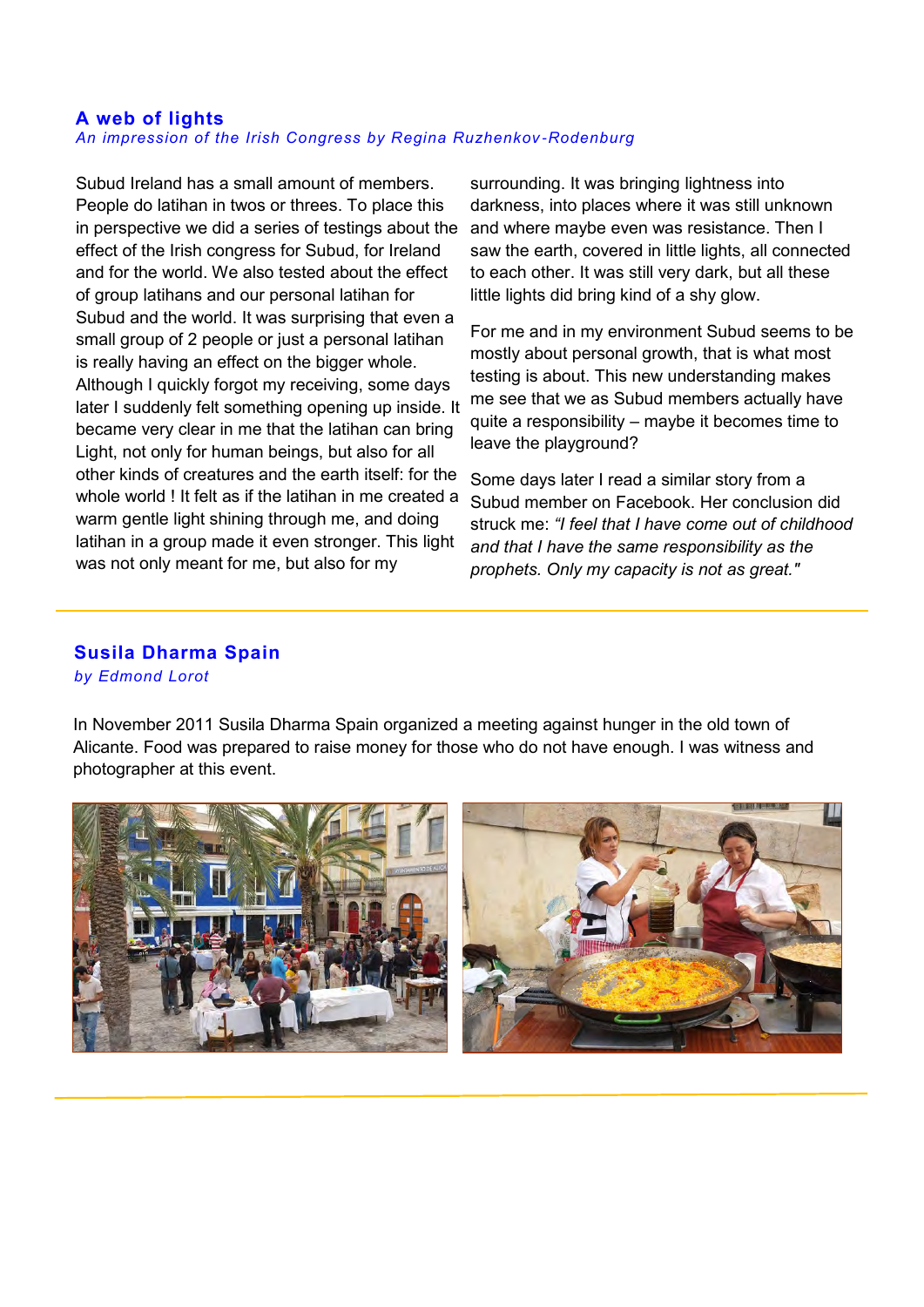# *Lady group helpers gathering in Portugal*

*Editor's note: all lady group helpers of the countries in our zone were invited to a kejiwaan weekend in Portugal in November 2011. It was an initiative of the kejiwaan councillors of our zone who tested about this at the zone meeting in May. The men KC's had also tested and decided against it. Including the international helpers and KC's 48 women from Ireland, Norway, Holland, France, Italy, Spain, and of course Portugal attended. From Belgium there were no participants.*

### *by Elisabeth Harvey*

I have to admit, quite a bit of virtual arm twisting was involved in trying to get me to even think about going to Portugal. I count myself as a very inexperienced helper, and I suppose those 'in the know' could see that this weekend would be just what I needed. So after much procrastination, I tested – the results were wonderful… of course!

My arrival on Friday night after a hard day's travelling was a bit of a blur – straight into dinner (felt like I hardly knew a soul), straight to latihan, straight to bed. But, waking to the sun slowly rising over the convent gardens allayed any nervousness I had and was a magical beginning to the weekend.

After splitting into 4 groups, each with a KC and an IH, work began. A lot of our questions centered around our work as helpers, both for specific group situations and also around our work in the wider context of Subud. How can we improve our work and our relationships to members of our groups? How is it to be a helper in this or that country? What is our attitude to our male helpers? What parts of our bodies are alive with the latihan? How is it when we feel love and respect for our brothers and sisters? The list is long.

By the end of Sunday morning, I felt an overwhelming sense of closeness to my Subud sisters, who just 48 hours before, I hardly knew. There were helpers from countries all over the zone and sharing this experience with them created a huge sense of being part of Subud in the world. I am just a member from a small rural Subud group, but I am awed at the powerful sense of harmony we can create when together. And the potential we have when working together in the right way.

So, from a reluctant participant to an energized one! And I say to those who twisted my arm – thank you! I will be joining you in the twisting from now on.



*Left: Rosalinde Core, right: Elizabeth Harvey*

## *by Rosalinde Core*

The essence of this weekend was the feeling that the latihan is so especially strong when we are all together that nothing else matters. Each group worked together until Sunday morning and developed its own rhythm. We were also blessed to work on specific testings for some of us within our group that allowed us inwardly to unblock certain situations that affected our daily lives. On Sunday afternoon, our Portuguese sisters took the ones that were able to stay on to downtown Lisbon and to Belém and we were treated to the most wonderful pasteis de nata from the best bakery of Lisbon! I had the privilege to visit Roda Viva school in Lisbon on Friday morning and to experience the feeling of the Latihan that emerged when I was with the children and staff of the school. It was the affirmation of the work of the latihan in our daily life. A big Thank you to our Portuguese sisters who gave us such warm welcome and to all our sisters who organized this meaningful weekend!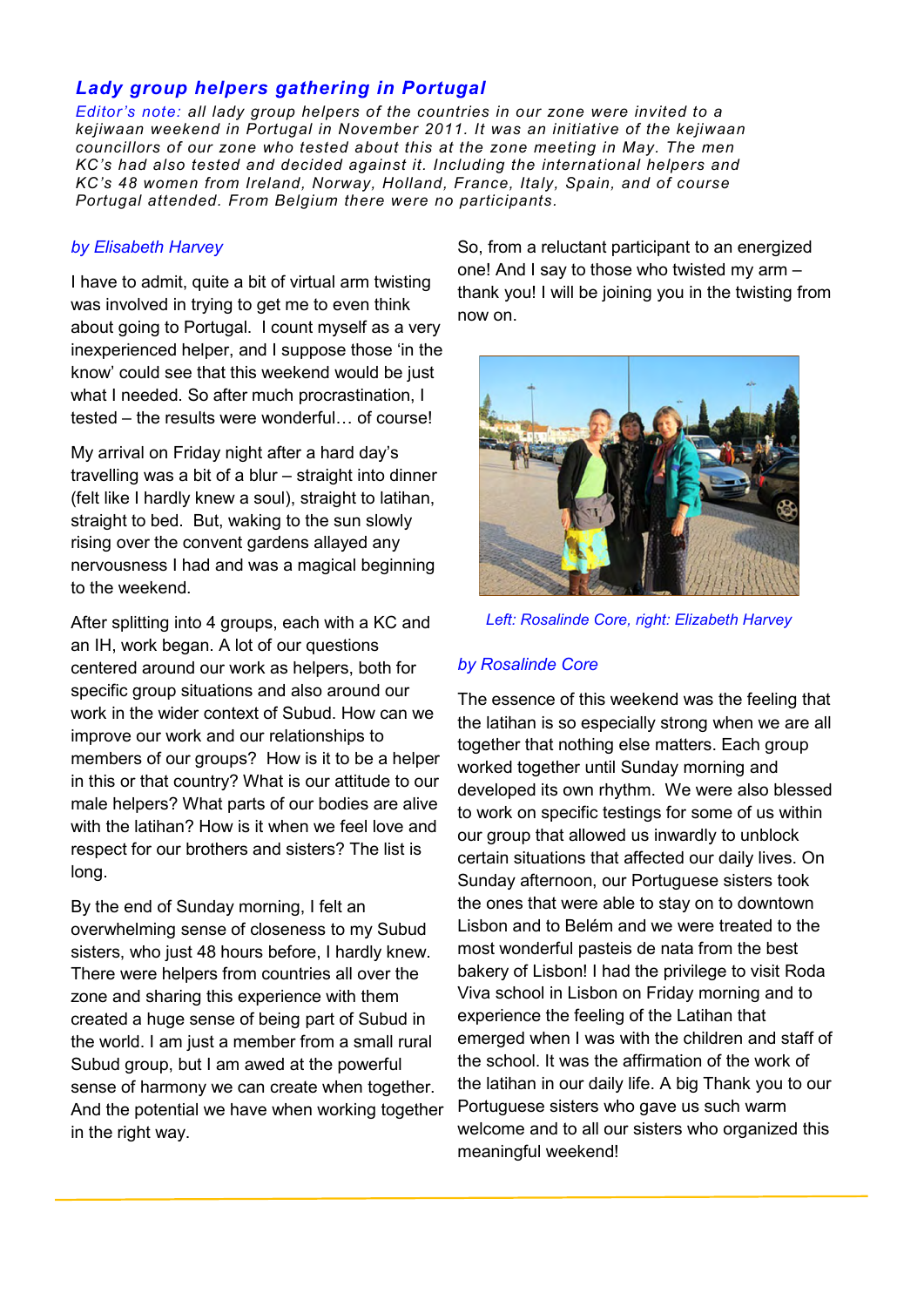# **Upcoming Events**

## **Italian Congress**

*January 27 – 29, Florence*

## **Zone 4 meeting in Austria**

*April 4 – 9, Bad Voslau, near Vienna*

This is not 'our' zone, but we are all invited. There is a gathering simultaneous with the meetings.

#### **Easter Kejiwaan weekend in Ireland**

#### *April 6 – 8, Co Wicklow, Dublin Mountains*

An opportunity to take a holiday in the Dublin mountains at beautiful Kippure Estate (less than an hour from Dublin airport). We will have three large halls available to us for the whole weekend, as well as four star accommodation, excellent food, unparalleled scenery and a uniquely Irish welcome. We are offering this as a kedjiwaan weekend with a theme of conflict resolution, and/or an opportunity to look at, face, and overcome our deepest stumbling blocks, as well as time to look at any other issues which may arise.



The cost of the two night package, accommodation and food (two breakfasts, two lunches and two dinners) is 134 euros per person.

If non-latihaning spouses/children wish to come too there are many outdoor activities offered at this estate, follow this link to see a sample. These activities are fully supervised so suitable for kids over 6 years old.

We would like to hear if anyone is interested in extending their stay to Easter Monday 9th April.

All enquiries by email to Suzanna on susan@irishschooloflandscapepainting.com or phone 00 353 404 42884.

## **French Congress**



*May 5 – 8, Parc Naturel Regional des Bauges Lac d'Annecy*

This stunning venue can cater for up to 300 people with high class accommodation situated on the lake side. It is some 50 kilometres from lake Geneva and is in the heart of some of the most beautiful scenery in France. We hope to attract many foreign visitors so that our congress can be truly international.

For further information about the venue, please go to 'Les Balcons du Lac d'Annecy'.

Please contact Francoise Ivanoff for further information on francoise.ivanoff@gmail.com